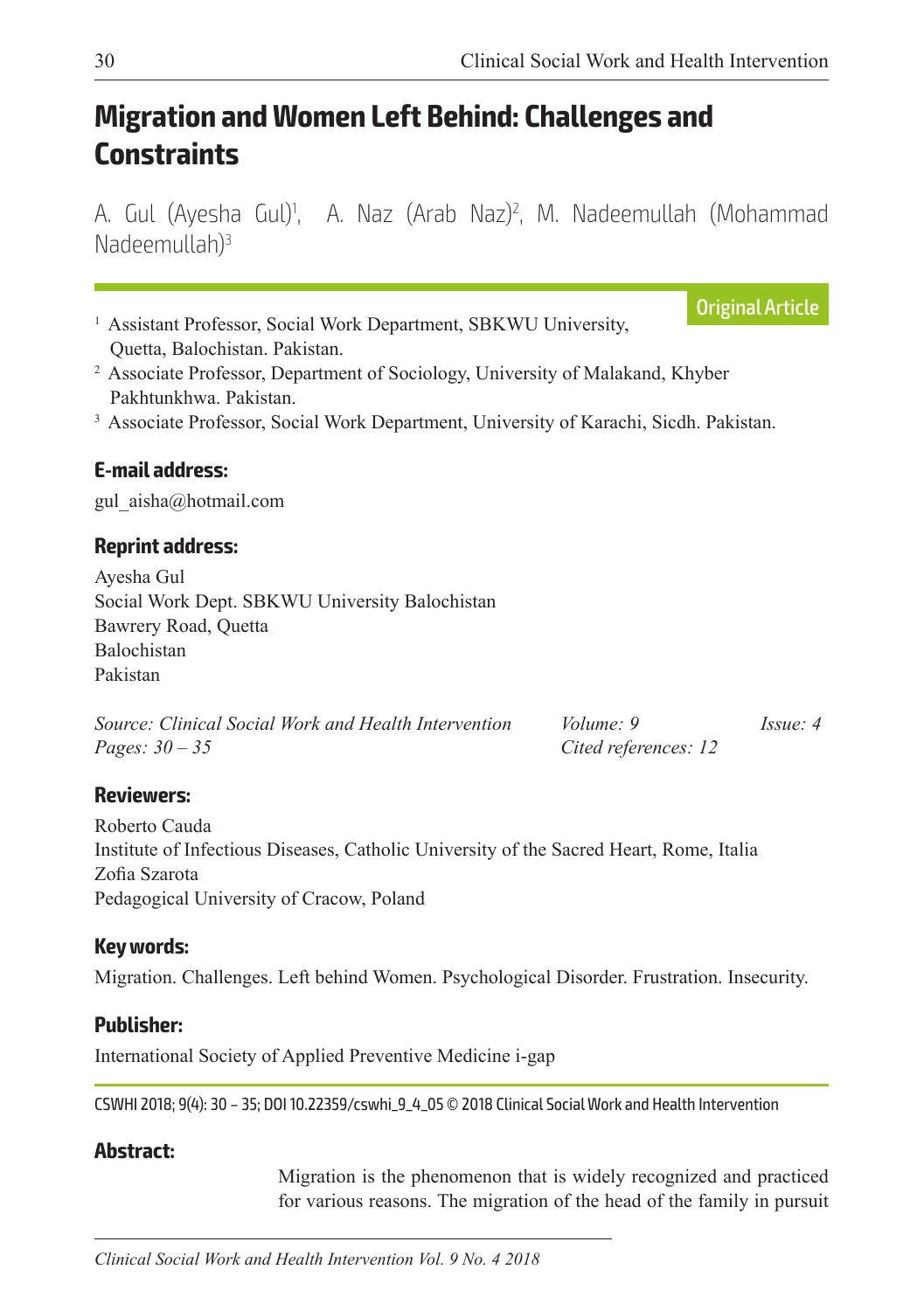of work often gives rise to problems in the family. The stress and strain that resulted from the husband's absence cause many women to become ill or to leave their homes. Families in Pakistan are experiencing this phenomenon which is caused by the absence of male members of the adult figures. This study aims to explore the challenges faced by left behind women. For this purpose the Qualitative Method was adopted to get in-depth insights and broader views of the topic. Semi-structured interviews also were taken. The data was gathered through Purposive sampling techniques from the metropolitan areas of Quetta City. This study explores that left behind women and families face numbers of challenges at different levels. They face loneliness, overwork, insecurity, sadness, stress; innumerable frustrations in social issues. Government should provide more technical job opportunities to the people to stop this chain of migration.

### **Introduction**

The act of movement from one country to another country is called emigration. Anyone who moves permanently to another geographic region of the same country and all who move permanently to another country can be defined as migrants (J.R. Weeks 1985). The definition of migration can be confounded by the fact that such activity (changing residence) is carried out by people under varying legal and socio-political circumstances (J.R. Weeks 1985). History of mankind is replete with examples of people migrating from one country to another country either for permanent settlement or for a short duration in search of better social and economic life. This kind of social shoving and jostling is seen in Pakistan as extremely miserable and detrimental. (Rauf Zafar 2004).

Ask most educated Pakistanis today what they want for their future you will find a large number will say to settle down in America. Pakistani's, especially the professionals, have been leaving the country at an alarming rate in the last three decades seeking opportunities and benefits outside the country. Pakistani society is spoiled due to: mental stress; poor economy; corruption; terrorism; unemployment; lack of self-dignity; law and order situations; poverty; insecurity; bribery; bomb explosion; suicide bombing; deficiencies of ethical values; political instability. The youth is migrating towards other countries because of these pervasive situations. While the development of any country educationally and economically always depends on each youth, the youth faced such overwhelming conditions will abandon that country. The large number of these Pakistanis belongs to the computer technology profession. In last few years, they recieved many chances to get visas through different computer firms and went away forever (Ikuomola 2015). These caused very critical effects on the economy of Pakistan because foreign and local investors were not interested to invest their money here; that here everything is possible; anything could happen and be demolished anytime. Here the Supreme Court could be attacked anytime. (Mehmood Zaman 2000)

The migration flow of high qualified professionals started in 1990's and today it is on peak. The most despondent fact is that today is that those who leave Pakistan have left it forever; no one wants to live here (Mehmmod Zaman, 2000). Australia is encouraging our Doctors, Nurses, computer experts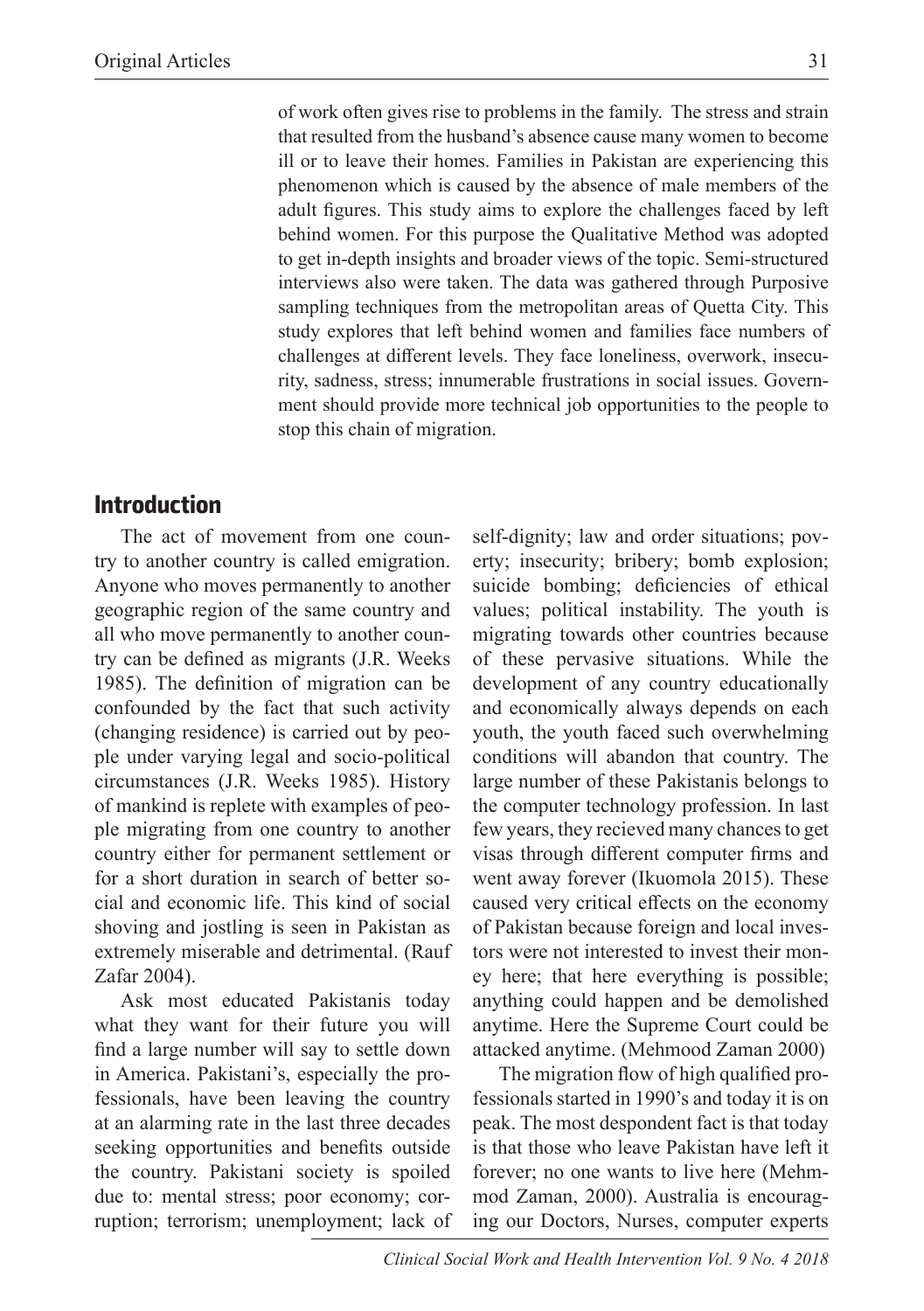and scientists for permanent emigration. According to the Australian High Commission, every year they give permanent emigration to 700 with our families (Oishi, 2002). Some European countries like Spain, Germany, and Ireland also give permanent emigration to Pakistanis. Spain gives emigration to only computer technology experts. Ireland gives emigration to cooks, butchers, nan-Bai's and other skilled laborers.

Another factor fueling frustration is that the system here in Pakistan is that talent is not properly rewarded. In foreign countries, talent is rewarded on *WHAT YOU DO, NOT WHO YOU KNOW!* (Karam Ilahi, Sara Safdar 1994). History of mankind is replete with examples of people migrating from one country to another country either for permanent settlement or for a short duration in search of better social and economic life. In the remote past, this was contrary to historical migration when there were few checks on the movements of people leaving one country for another owing to the reason of better quality of life. But the present migration between countries is not open-ended. There are strong state interventions usually in the form of statutory and regulatory measures both in the country of origin and destination of migrants. However, historians have typically addressed migration as a symptom of economic change, and said very little or nothing at all about the problems of ethnicity and the changing identity of migrants that have resulted overtime. The interest of sociologist in migration, on the other hand, largely revolved around the problems of 'race' relations within Western economies which have been the final destination of migrant streams. (S. Akbar Zaidi, 2006)

### **Problems Associated with Migration**

The migration of the head of the family in pursuit of work often gives rise to problems in the family. Changing values and norms

do not always keep pace with economic and socio-cultural development and traditional concept of honor and disgrace. Segregations of the sexes proves difficult to break through. (Hussain Ahmad Siddiqui 2002).

The stress and strain that resulted from the husband's absence cause many women to become ill or to leave their homes. Newly married women, who have been childless, return to their parents. Illness is the culturally accepted form of protest by the weak and occurs particularly among women who already have children and for whom running away is a feasible alternative.

Migrant workers abroad frequently involve separations of families which is socially disruptive at home and which contributes to the rise of prostitution and homosexuality. (James M. Rubenstein, 1983).

Families in Pakistan face numbers of serious challenges at different levels due to lack of male members of the adult figures. Youngsters and women left behind are in the position in which they have to react more particularly to which they are accustomed to.

#### **Literature Review**

Several studies have been conducted on migrants and their left behind families. Among various consequences of migration loneliness is by far the leading problem followed by the added responsibilities. The most alarming issue is the emotional and psychological strain that most of the women underwent in the absence of their husbands. (Devasahayam, 2010).

There are only a few studies focusing on the challenges of individual women who have been left behind; otherwise most of the studies have taken into consideration the overall family left behind. There are several pull factors which effect the migration of people. These pull factors are associated with the place of destination including employment opportunities at the destination.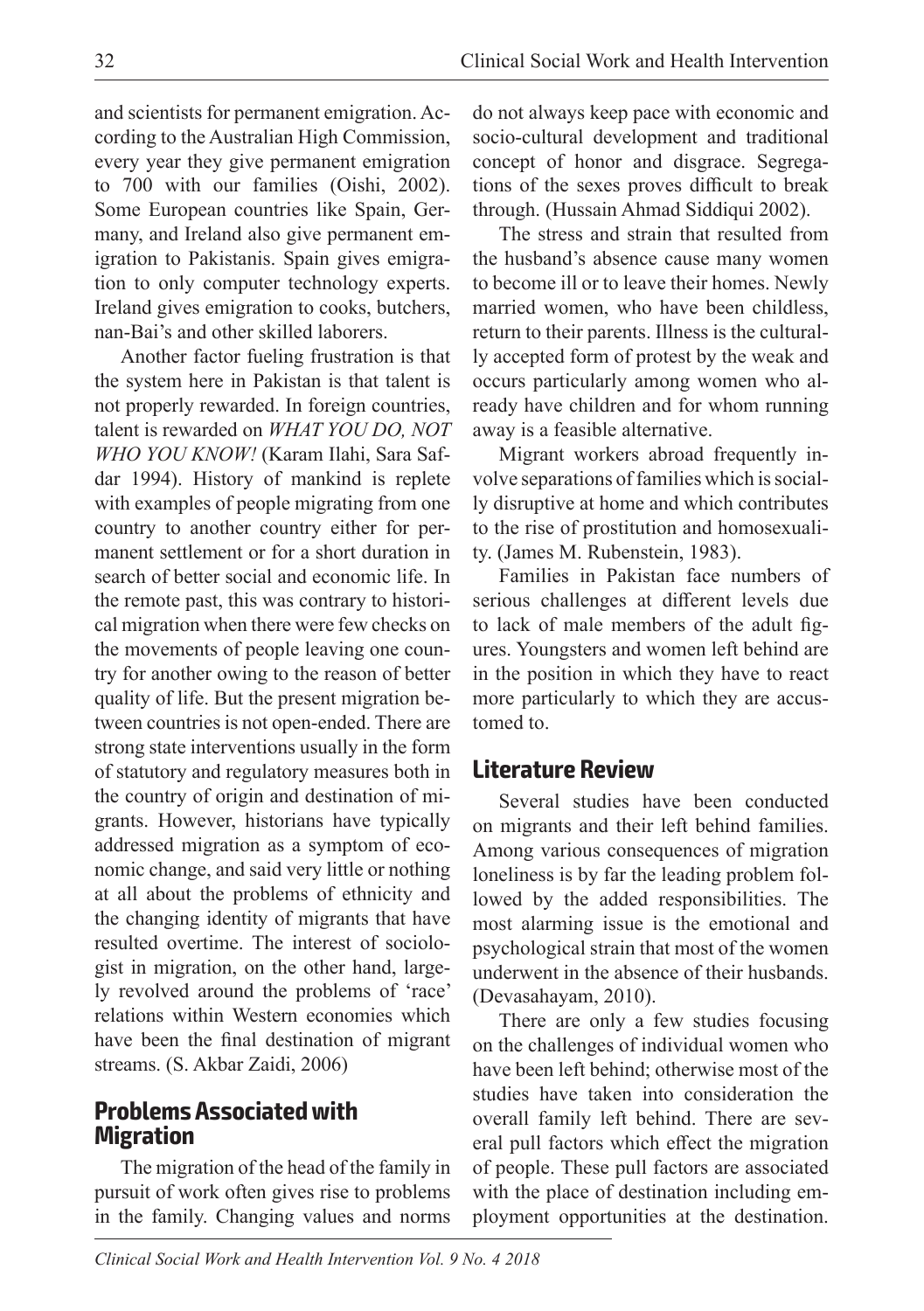To be successful in all favorable conditions, migration results must include steps towards the wellbeing of the left behind wives and children, too. (Chapagain 2015).

Left behind women face psychological strains when the migrant husband leaves them at the place of origin. Wives feel lonely and sexually disturbed in the case of new marriages. Consequently, some couples experienced conflict and emotional distance, divorce, and extra marital affairs while others oppositely develop stronger emotional ties with other women during their separation. (Farooq & Javed 2009)

#### **Research Methodology**

Qualitative mode of data technique was adopted to carry out this study. The purpose of adopting this type of technique was to get in-depth interviews and close observations. The data was collected through interview guides, and semi-structured interviews. The interviews were taken from 16 left behind women in different areas of Quetta City. The universe of the study was Quetta City and Purposive sampling technique was used to select those female respondents.

#### **Research Questions**

The study consist of two main research Questions:

What challenges are faced by women left behind?

What can be the solutions to overcome these challenges?

#### **Results**

In-depth interviews were taken from 16 left behind women. Researcher narrated the responses of the interviews. Results shows that left behind women face multi-dimensional problems including: overwork; loneliness; lack of security; sadness; lack of security in terms of marriage; frustration; stress; innumerable frustrations in social issues.

In the absence of husband left behind women feel burdens of responsibilities caused by unmanageable situations. There are also cases of husbands that after gaining money don't go straight back to their family when they return home but instead live with their new spouses.

The children, who are often caught in the middle, suffer enormous psychological and emotional distress when their mothers start badmouthing their fathers, which lead children to lose respect for their fathers. They have to look after the children; send them to school; take care of their activities; run their household affairs like buying daily household materials; doing the jobs which were formerly done by male members. This process and load of work leads towards physical and mental fatigue; this stress proceeds further when they see that the coming generation is becoming delinquent; has alien values, moral ethics and poor family affairs. Their educational level decreased day by day because all the aspirations and temptations are centered on the activity to ultimately flow abroad.

The tensions, worries, and miseries are there because the other half is missing. This may cause some sexual deviance on the part of women here and the men abroad. What will happen to the families may a person may ask? But will the track these families are following lead to destruction, emptiness and future barren cultural values and traditional practice. Deciding to live abroad and leaving your family behind is not an easy thing to do. It will have to be a family decision. It's not just the money that you have to count, but the entire wellbeing of the family members.

#### **Discussion**

The present study intended to explore the problems and challenges of left behind women of Quetta City. During data collection the researcher observed that the main reason for migration in males was to earn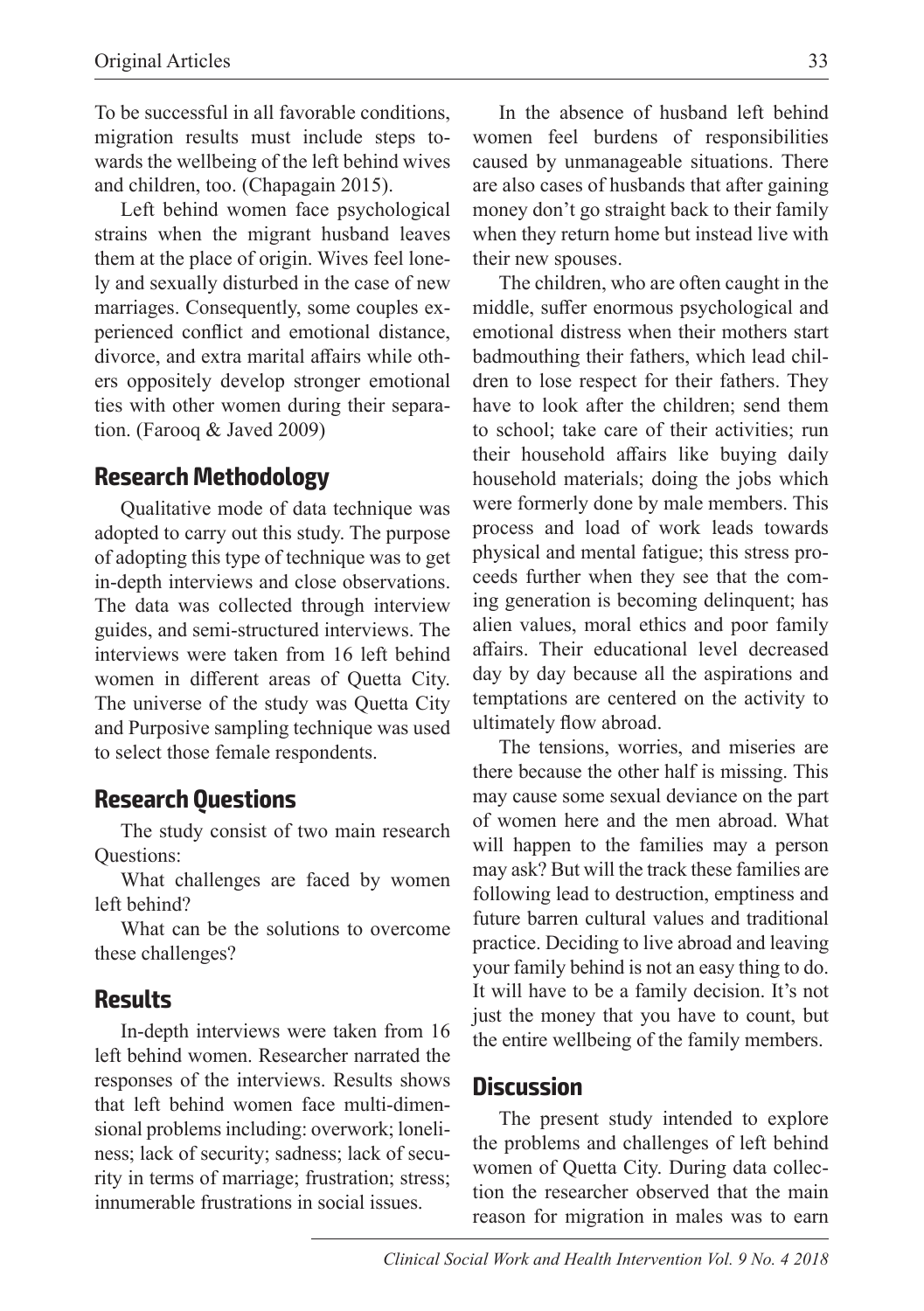good money and improve quality of life. Therefore, most of the researchers consider migration an opportunity for individuals to earn significantly for the well-being of left behind family members. (Biao, 2007)

According to current study, when their husbands are migrants, most females suffer from many psychological problems including: isolation; depression; lack of confidence; feeling lonely; loss of family life; face more responsibilities; see adverse effects on the children education; increased anxiety for communications (Hondagneu 1999).

Further, the findings show that left behind women are very curious about their children's studies and feel doubly sad about the absence of their fathers. One report by a women's federation highlighted the fact is left behind children have: poor academic performance; high school drop-out rates; problems in socialization and other psychological development (Biao 2007).

The major findings of this study by researchers disclosed effects on left behind women as those women face numerous social and psychological challenges. The present study was conducted in Quetta City of Balochistan, Pakistan.

## **Recommendations**

The following recommendations are suggested to settle the problem:

Ensuring welfare of the families left behind, and ensuring social and economic re-integration of return migrants so they can start their own earning means in the country. Economic and social problems, political and security reasons, and better standard of life were some of the reasons forcing people to migrate to other countries. So the government should increase employment opportunities; establish political and security stability; offer a better standard of life.

NGO's should launch a campaign to alert the government about the problems and issues of left behind women and their

families. They should support left behind families economically till the government takes any steps for their betterment.

# **Conclusion**

Migration has been a constant in the history of Pakistan. From its inception, its people have been moving in migratory waves. This migration of people started with the moving of millions of people from India into Pakistan when the two nations gained their independence from British colonial rule. Muslims moved to Pakistan in hopes of a better life, not just economically but socially and religiously as well. The study set out to explore the challenges for left behind women. Left behind women face psychological strains when the migrant husbands leave them at the place of origin. The wives feel lonely and sexually disturbed in the case of new marriages. Consequently, some couples experienced conflict and emotional distance, divorce, and extra marital affairs while others oppositely develop stronger emotional ties with others during their separation. This research can be helpful nationally and internationally to study and overcome the challenges for left behind women and their families.

## **References**

- 1. BIAO X (2007) *How far are the left-behind? A preliminary study in rural China.* Population, Space and Place, (13)3, 179- 191.
- 2. DEVASAHAYAM T (2010) *Globalization the feminization of migration and emotional labor. Gender, emotion and labor markets-Asian and Werstern Perspectives,* 43.Z.H. (2009). *The impact of international Migration on migrant's families left behind in the rural area of Pakistan*. PAK. J. Agri. Sci, 46(4), 233-236.
- 3. HONDAGNEU-SOTELO P (1999) *Women and children first: new directions in*